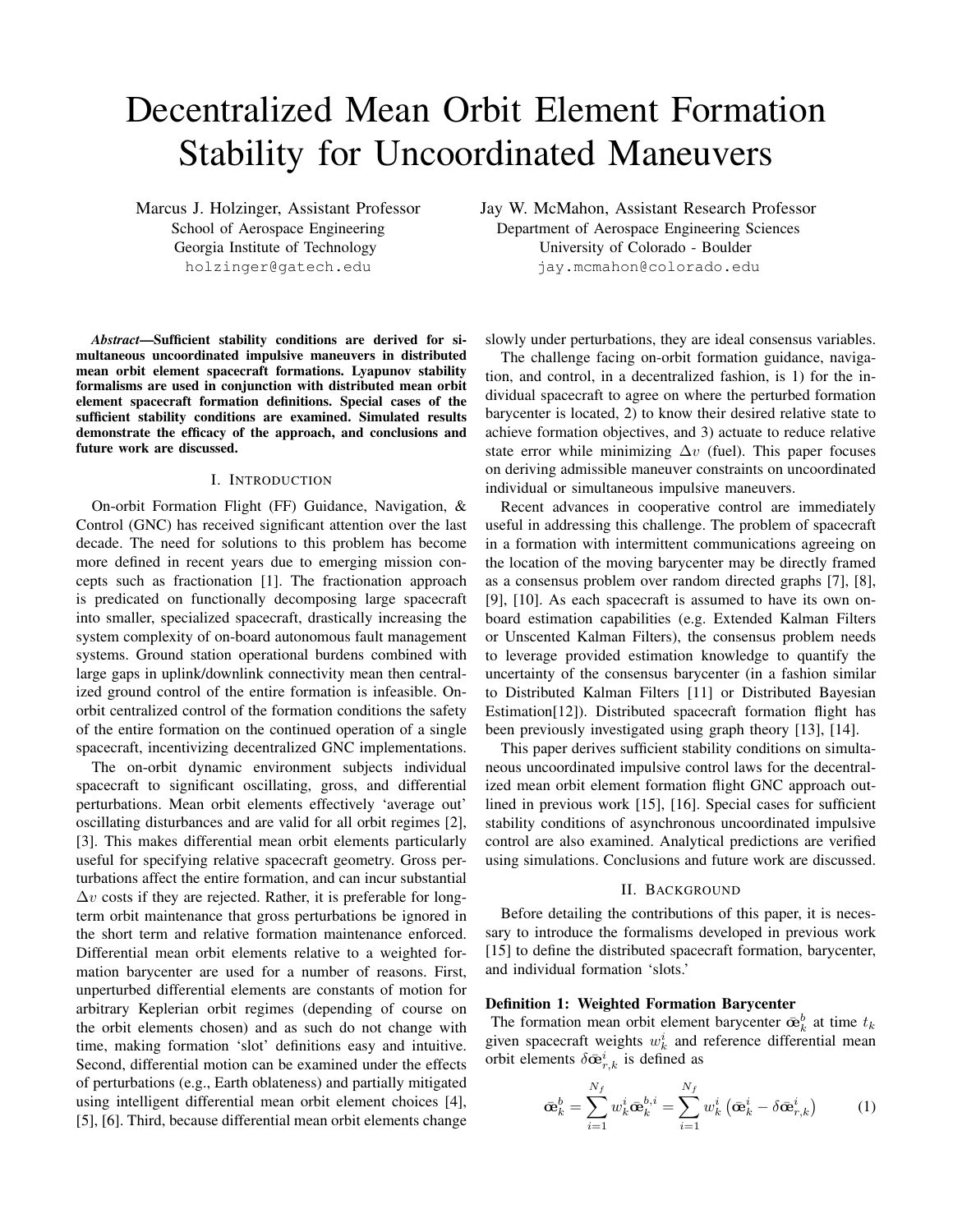where the weights  $w_k^i \in \mathbb{R}$  are such that  $0 \leq w_k^i \leq 1$ ,  $i =$  $1, \ldots, N_f$ , and  $w_k^1 + \cdots + w_k^{N_f} = 1$ .

The differential mean orbit element reference offset (or formation 'slot')  $\delta \bar{\mathbf{e}}_{r,k}^i$  may also be defined implicitly given a weighted formation barycenter  $\bar{\mathbf{e}}_k^b$  and instantaneous reference mean orbit element  $\bar{\mathbf{e}}_{r,k}^i$ .

$$
\delta \bar{\mathbf{\Phi}}_{r,k}^i = \bar{\mathbf{\Phi}}_{r,k}^i - \bar{\mathbf{\Phi}}_k^b \tag{2}
$$

Note that  $\bar{\mathbf{\alpha}}_{r,k}^i$  is the reference mean orbit elements, not the instantaneous orbit elements  $\bar{\mathbf{e}}_k^i$ .

## Definition 2: Formation Slot

A formation slot is defined by a spacecraft's choice of  $\delta \bar{\mathbf{\omega}}_{r,k}^i$ . The only constraints placed on  $\delta \bar{\mathbf{\omega}}_{r,k}^i$  is that they be well defined on the orbit element space (e.g., differential mean eccentricity  $\bar{e}_k^i$  such that  $0 \leq e_k^b + \delta \bar{e}_k^i < 1$  and satisfy user-defined constraints, such as collision avoidance and other operational needs.

Note, specific 'user-defined constraints' are introduced and discussed in McMahon & Holzinger [16], however in summary they include invariance to gravitational perturbations and constraints due to collision safety. The definition for a relative formation is now given.

#### Definition 3: Relative Formation

A spacecraft formation is said to be a relative formation when each spacecraft is aware of all other formation spacecraft (i.e. given a set of formation spacecraft  $\mathcal{F}$ , the size of  $\mathcal{F}$ ,  $N_f$ , is known, and a specific spacecraft is associated with each  $i \in \mathcal{F}$ ), their respective current mean orbit elements  $\bar{\mathbf{\alpha}}_k^i$ , and barycenter weightings  $w_k^i$ . Further, each spacecraft must know its own differential mean orbit element formation slot  $\delta \bar{\mathbf{\varpi}}^{i}_{r,k}$ .

The instantaneous value of the differential mean orbit elements is given by

$$
\delta \bar{\mathbf{\Phi}}_k^i = \bar{\mathbf{\Phi}}_k^i - \bar{\mathbf{\Phi}}_k^b \tag{3}
$$

Explicitly, the instantaneous differential mean orbit element error is defined as

$$
\delta \bar{\mathbf{e}}_k^i = \delta \bar{\mathbf{\Phi}}_{r,k}^i - \delta \bar{\mathbf{\Phi}}_k^i \tag{4}
$$

Necessarily, when  $\delta \bar{e}_k^i \rightarrow 0$   $\forall i \in \mathcal{F}$ , the formation has exactly zero error. The following section contains the primary contributions of this paper, wherein sufficient conditions on changes in spacecraft mean orbit elements due to impulsive maneuvers are developed and discussed.

## III. STABILITY ANALYSIS

General stability analysis results are first discussed, followed by special cases for uncoordinated maneuvers by single or multiple spacecraft in formations.

## *A. General Results*

The following Definitions, Lemmas, and Corollaries identify sufficient conditions for formation stability, then continue to discuss consequences of these results. As a matter of notational convenience, the time subscript  $(\cdot)_k$  is dropped and considered to be implicit for the remainder of the theoretical derivation. First, the Lyapunov function used to measure stability is given in Definition 4.

Definition 4: Formation Error Lyapunov Function

The formation error Lyapunov function is defined as

$$
V = \frac{1}{2} \sum_{j \in \mathcal{F}} \left( \delta \bar{e}^j \cdot \delta \bar{e}^j \right) \tag{5}
$$

The mean orbit element state error for each spacecraft  $j$  in the formation  $F$  is weighted equally. Note the definition of  $V$  in (5) is such that  $V \ge 0$  for all  $\delta \bar{e}^j$ ,  $j \in \mathcal{F}$ .

An impulsive maneuver must necessarily produce an instantaneous change in a spacecraft mean orbit elements. However, because impulses in 3-DoF Newtonian systems are restricted to a 3 dimensional subspace of  $\mathbb{R}^6$ , They may only instantaneously change a 3 dimensional subspace of the mean orbit elements of a spacecraft. This is notationally captured as

$$
\Delta \bar{\mathbf{\alpha}}_k^i = \mathbf{B}(\bar{\mathbf{\alpha}}_k^i) \Delta \mathbf{v}_k^i \tag{6}
$$

with  $\mathbf{B}(\bar{\bm{\alpha}}_k^i) \in \mathbb{R}^{6 \times 3}$ , which allows the mean orbit elements both immediately before and after an impulsive maneuver to be written as

$$
\bar{\mathbf{\Phi}}_k^{i,+} = \bar{\mathbf{\Phi}}_k^i + \Delta \bar{\mathbf{\Phi}}_k^i = \bar{\mathbf{\Phi}}_k^i + \mathbf{B}(\bar{\mathbf{\Phi}}_k^i) \Delta \mathbf{v}_k^i
$$

Now that the Lyapunov function has been defined, the sufficient condition for formation stability when a single spacecraft maneuvers impulsively is given in Lemma 1.

## Lemma 1: Impulsive Formation Control Stability Sufficient Condition

Given (*i*) a formation F with  $N_f$  spacecraft, (*ii*) a set of  $N_m$ simultaneously maneuvering spacecraft  $M \subseteq \mathcal{F}, \mathcal{M} \neq \emptyset$ , (*iii*) a set of  $N_q$  quiescent spacecraft  $\mathcal{Q} \subset \mathcal{F}$ , where  $\mathcal{M} \cup \mathcal{Q} = \mathcal{F}$ and  $\mathcal{M} \cap \mathcal{Q} = \emptyset$ , and (*iv*) if all weights  $w^j$  and Formation Slots  $\delta \bar{\mathbf{\alpha}}_r^j$  are known and agreed upon by the formation, a sufficient condition for formation stability under impulsive maneuvers for each satellite i maneuvering at any time-step  $k$  is

$$
\sum_{i \in \mathcal{M}} \left\{ \frac{1}{2} k(w^i, N_f) \Delta \bar{\mathbf{e}}^i \cdot \Delta \bar{\mathbf{e}}^i - \left( \delta \bar{\mathbf{e}}^i - w^i \sum_{j \in \mathcal{F}} \delta \bar{\mathbf{e}}^j \right) \cdot \Delta \bar{\mathbf{e}}^i + w^i \left[ \sum_{j \neq i \in \mathcal{M}} c(w^j, N_f) \Delta \bar{\mathbf{e}}^j \right] \cdot \Delta \bar{\mathbf{e}}^i \right\} \leq 0
$$
\n(7)

where

$$
k(w^i, N_f) = 1 - 2w^i + N_f(w^i)^2 \tag{8}
$$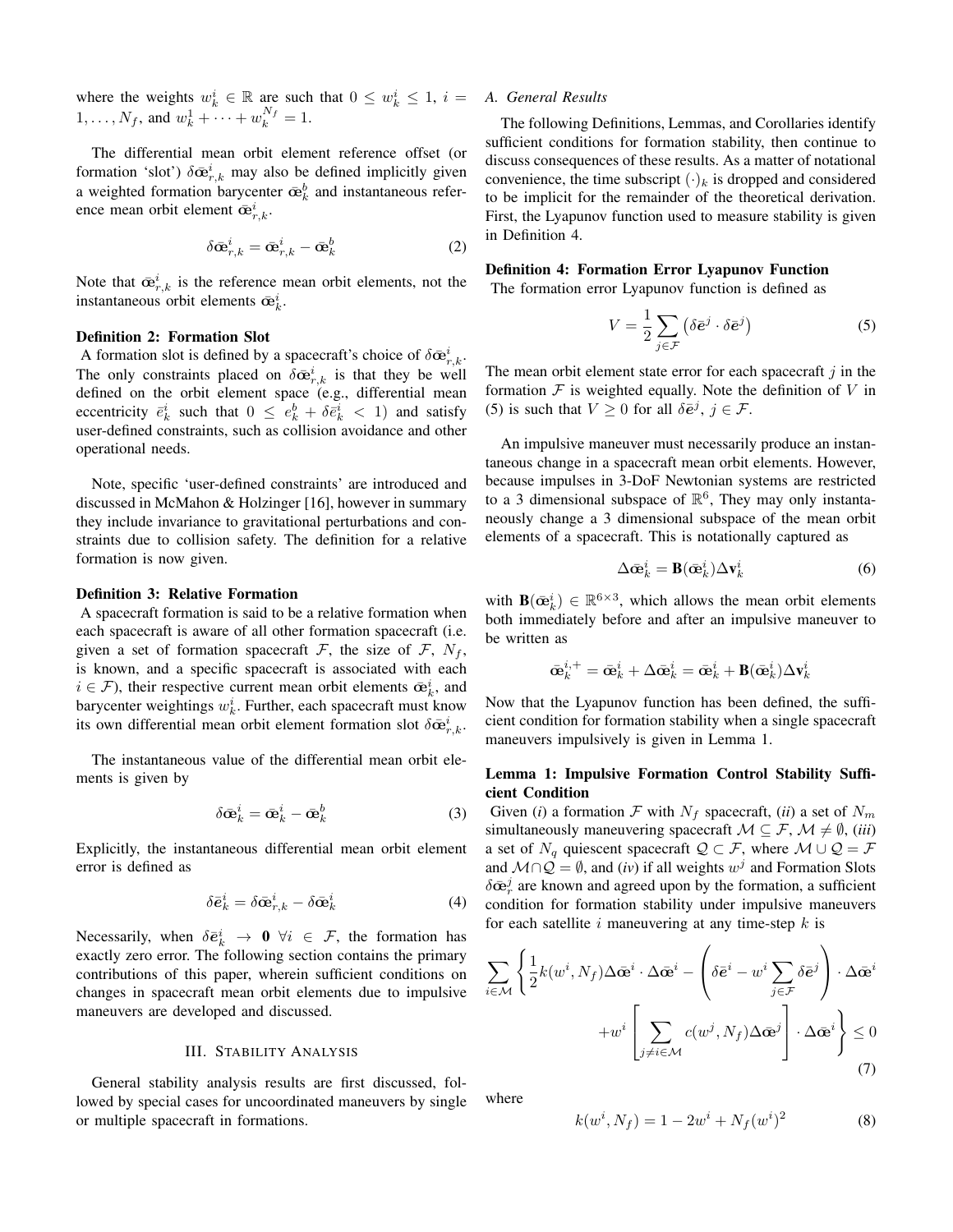and

$$
c(w^j, N_f) = \frac{N_f}{2}w^j - 1
$$
 (9)

Proof: To demonstrate stability, the Lyapunov function defined in (5) both before  $(V)$  and after  $(V^+)$  the impulse is used.

$$
V = \frac{1}{2} \sum_{i \in \mathcal{M}} \delta \bar{e}^i \cdot \delta \bar{e}^i + \frac{1}{2} \sum_{j \in \mathcal{Q}} \delta \bar{e}^j \cdot \delta \bar{e}^j
$$

$$
V^+ = \frac{1}{2} \sum_{i \in \mathcal{M}} \delta \bar{e}^{i,+} \cdot \delta \bar{e}^{i,+} + \frac{1}{2} \sum_{j \in \mathcal{Q}} \delta \bar{e}^{j,+} \cdot \delta \bar{e}^{j,+}
$$

The relationship between  $\delta \bar{e}$ ,  $\delta \bar{e}^+$ , and  $\Delta \bar{e}$  can be found using the definition of the formation barycenter in Eq. (1) and the instantaneous differential mean orbit element error in Eq. (4) for both maneuvering and quiescent spacecraft. For maneuvering spacecraft it can be shown that,

$$
\delta \bar{\boldsymbol{e}}^{i,+} = \delta \bar{\boldsymbol{e}}^i - \Delta \bar{\boldsymbol{\alpha}}^i + \sum_{p \in \mathcal{M}} w^p \Delta \bar{\boldsymbol{\alpha}}^p
$$

Similarly, for the quiescent spacecraft a similar relation can be formulated:

$$
\delta \bar{\mathbf{e}}^{j,+} = \delta \bar{\mathbf{e}}^j + \sum_{p \in \mathcal{M}} w^p \Delta \bar{\mathbf{e}}^p
$$

Substituting  $\delta \bar{\mathbf{e}}^{j,+}$  and  $\delta \bar{\mathbf{e}}^{j,+}$  into the relation for  $V^+$ , computing  $V^+ - V \leq 0$ , and engaging in significant algebraic manipulation, the following form can be obtained:

$$
V^+ - V = \sum_{i \in \mathcal{M}} \left\{ \frac{1}{2} \left( 1 - 2w^i + N_f(w^i)^2 \right) \Delta \bar{\mathbf{e}}^i \cdot \Delta \bar{\mathbf{e}}^i \right. \\
\left. - \left( \delta \bar{\mathbf{e}}^i - w^i \sum_{j \in \mathcal{F}} \delta \bar{\mathbf{e}}^j \right) \cdot \Delta \bar{\mathbf{e}}^i \right. \\
\left. + w^i \left[ \sum_{j \neq i \in \mathcal{M}} \left( w^j \frac{N_f}{2} - 1 \right) \Delta \bar{\mathbf{e}}^j \right] \cdot \Delta \bar{\mathbf{e}}^i \right\}
$$

For the Lyapunov error function (5) to strictly decrease, it is sufficient to require that  $V^+ - V \leq 0$ . Using the definition of  $k(w^i, N_f)$  given in (8) and  $c(w^j, N_f)$  given in (9), the final form of the sufficient condition for Lyapunov stability shown in (7) is obtained.  $\Box$ 

#### Remark 1: Control Law Agnosticism

From inspection of the sufficiency condition in Lemma 1 for stability with multiple simultaneous impulsive maneuvers in a distributed mean orbit element spacecraft formation, it can be seen that (7) is independent of any control policy used by individual spacecraft. Rather, (7) should be considered a conservative constraint on control policies implemented on individual spacecraft in scenarios where formation stability is desirable.

The form of (7) is, in general, a quadratic inequality with respect to  $\Delta \bar{\mathbf{\omega}}^i$  and  $\Delta \bar{\mathbf{\omega}}^j$ . A matrix representation of (7) provides insight on how admissible maneuvers may be generated. Let

$$
\mathbf{z}^T = \begin{bmatrix} (\Delta \bar{\mathbf{\alpha}}^1)^T & \cdots & (\Delta \bar{\mathbf{\alpha}}^i)^T & \cdots & (\Delta \bar{\mathbf{\alpha}}^{N_m})^T \end{bmatrix}
$$

$$
\mathbf{A}_{ij} = \begin{cases} k(w^i, N_f) \mathbb{I} & \text{if } j = i \\ 2w^i c(w^j, N_f) \mathbb{I} & \text{if } j \neq i \end{cases}
$$

$$
\mathbf{A} = \begin{bmatrix} \vdots & \vdots & \cdots & \mathbf{A}_{ij} & \cdots & \mathbf{A}_{i, N_m} \\ \mathbf{A}_{i1} & \cdots & \mathbf{A}_{ii} & \cdots & \mathbf{A}_{ij} & \cdots & \mathbf{A}_{i, N_m} \\ \vdots & \vdots & \ddots & \vdots \\ \mathbf{b}_i = \delta \bar{\mathbf{e}}^i - w^i \sum_{j \in \mathcal{F}} \delta \bar{\mathbf{e}}^j \end{bmatrix}
$$

Then, (7) may be written as

$$
\frac{1}{2}\mathbf{z}^T \mathbf{A} \mathbf{z} - \mathbf{b}^T \mathbf{z} \le 0
$$
 (10)

As a trivial solution, (7) admits  $z = 0$  (e.g., maneuvers of zero magnitude).

#### Corollary 1: Min. Lyapunov Error Solution Existence

A minimum unique Lyapunov error maneuver solution to (7) always exists for a formation  $\mathcal F$  containing  $N_f$  spacecraft with maneuvering spacecraft  $i \in \mathcal{M}$ ,  $w_i \in [0, 1]$ ,  $\sum_{i \in \mathcal{F}} w^i = 1$ . Further, the minimum Lyapunov error solution can be described by

$$
\mathbf{z}^* = \mathbf{A}^{-1} \mathbf{b} \tag{11}
$$

Proof: The first and second-order necessary conditions of optimality provide a solution to (7) in the form of (11), provided that  $A^{-1}$  exists. The existence of  $A^{-1}$  is shown by demonstrating that every row in A for arbitrary spacecraft  $i \neq j$  are linearly independent. The approach here demonstrates this using proof by contradiction. The row blocks corresponding to the  $i^{th}$  and  $j^{th}$  spacecraft may be written as

$$
\mathbf{A}_{i} = \begin{bmatrix} \cdots & \mathbf{A}_{ii} & \cdots & \mathbf{A}_{ij} & \cdots & \mathbf{A}_{ik} & \cdots \end{bmatrix}
$$

$$
\mathbf{A}_{j} = \begin{bmatrix} \cdots & \mathbf{A}_{ji} & \cdots & \mathbf{A}_{jj} & \cdots & \mathbf{A}_{jk} & \cdots \end{bmatrix}
$$

Because each  $\mathbf{A}_{(\cdot,\cdot)}$  is a scalar multiplied by an identity matrix, if  $A_i$  is linearly dependent on  $A_j$ , it is simply required that

$$
k(w^i, N_f) = \alpha 2w^j c(w^i, N_f)
$$
  

$$
2w^i c(w^j, N_f) = \alpha k(w^j, N_f)
$$
  

$$
2w^i c(w^k, N_f) = \alpha 2w^j c(w^k, N_f)
$$

here,  $k \in \mathcal{F}$ ,  $k \neq i, j$ . It can be seen that for the final equality to be true,  $\alpha = w^i/w^j$ . Substuting this relationship for  $\alpha$  in to the first equation reduces to  $w^j = 1$ . Then, with  $\alpha = w^i/w^j$  and  $w^j = 1$ , the second equation requires that  $w^i = \sqrt{1/N_f}$ . However, this is not possible, because  $\sum_{i \in \mathcal{F}} w^i = 1$  where  $w^i \in [0, 1]$ . Thus, the rows cannot possibly be linearly dependant on one another and must therefor be linearly independent. If this is the case for any arbitrary combination of rows, then all the rows of A are linearly independent, and  $A^{-1}$  exists. Thus, a unique  $z^*$  always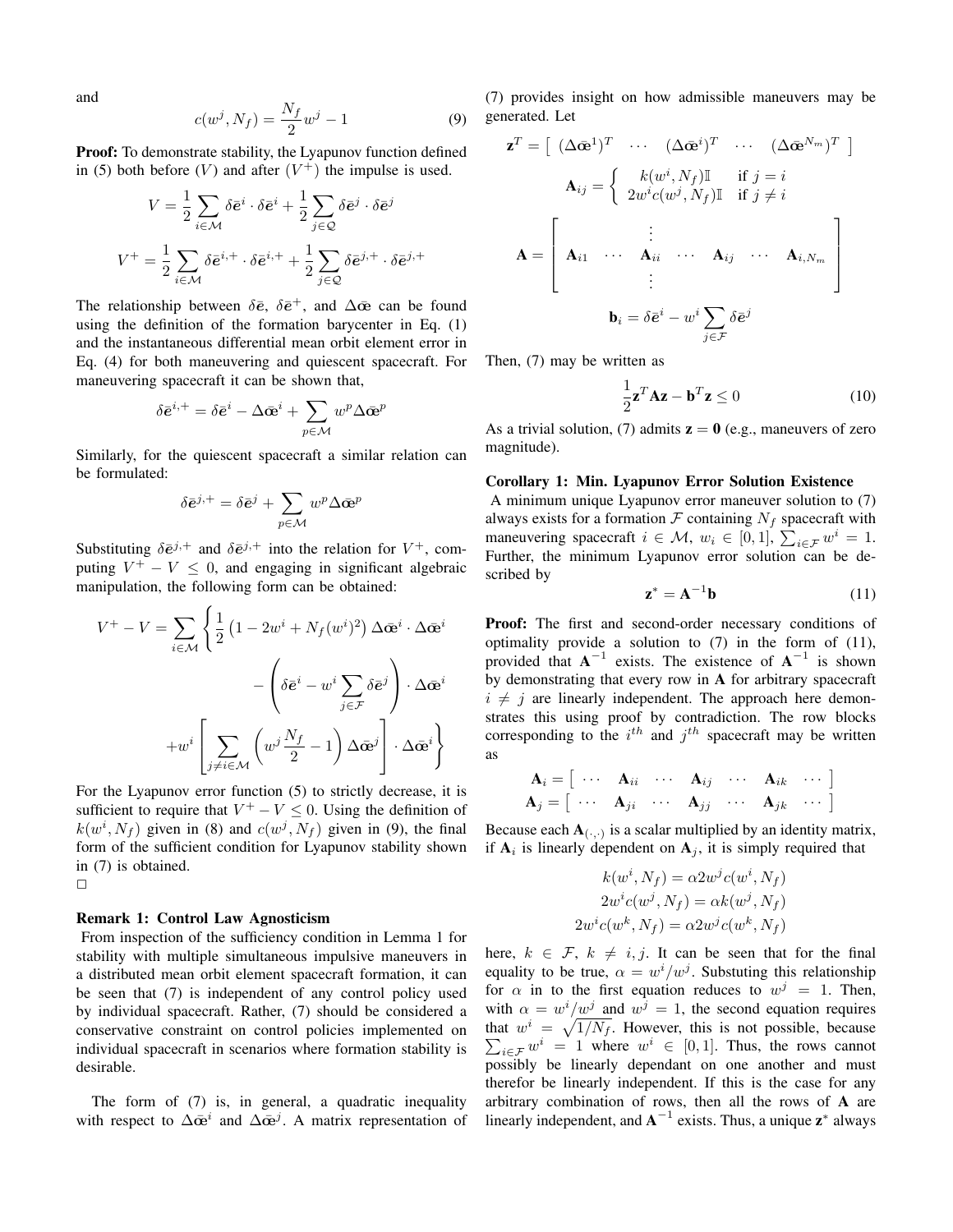exists  $\Box$ 

# Corollary 2: Stationary Barycenter Simultaneous Maneuver Stability

Under the same conditions as Corollary 1, the unique minimum Lyapunov error solution to (7) with the additional constraint that the formation barycenter (1) remain stationary is

$$
\mathbf{z} = \mathbf{A}^{-1} \left[ \bar{\mathbf{b}} + \left( \mathbf{W} \mathbf{W}^T \right)^{-1} \mathbf{W} \mathbf{A}^{-1} \bar{\mathbf{b}} \right]
$$
(12)

where

$$
\mathbf{W} = \begin{bmatrix} w^1 \mathbb{I} & \cdots & w^i \mathbb{I} & \cdots & w^{N_m} \mathbb{I} \end{bmatrix}^T
$$

captures the weights of the simultaneously maneuvering spacecraft.

**Proof:** The barycenter location immediately after impulsive maneuvers by spacecraft in  $M$  can be written as

$$
\bar{\mathbf{w}}^{b,+} = \sum_{i \in \mathcal{M}} w^i \left( \bar{\mathbf{w}}^{i,+} - \delta \bar{\mathbf{w}}_r^i \right) + \sum_{j \in \mathcal{Q}} w^i \left( \bar{\mathbf{w}}^j - \delta \bar{\mathbf{w}}_r^j \right)
$$

For each maneuvering spacecraft in  $\mathcal{M}$ ,  $\bar{\mathbf{e}}^{i,+} = \bar{\mathbf{e}}^i + \Delta \bar{\mathbf{e}}^i$ . After some manipulation, it can be seen that

$$
\sum_{i \in \mathcal{M}} w^i \Delta \bar{\mathbf{\omega}}^i = \mathbf{W} \mathbf{z} = \mathbf{0}
$$

The result in (12) is then found by applying the first- and second-order necessary conditions of optimality to the augmented Lyapunov error decrease function.  $\Box$ 

Until now, it has been tacitly assumed that all maneuver information is available to each spacecraft (i.e., spacecraft  $i$  is aware of all simultaneous maneuvers  $\Delta \bar{\mathbf{\omega}}^j$ ,  $j \in \mathcal{M}$ . Next, necessary formation information sharing and uncoordinated maneuvers are discussed.

# Remark 2: Formation Spacecraft Knowledge Requirements

Further examination of the information necessary to satisfy (7) reveals that, for each maneuvering spacecraft  $i \in \mathcal{M}$ , all differential mean orbit element errors  $\delta \bar{e}^j$ ,  $j \in \mathcal{F}$  must be known. Additionally, it is helpful (though not strictly necessary) if  $i^{th}$  spacecraft is aware of both the members of the set M as well as their respective maneuvers  $\Delta \bar{\mathbf{\omega}}^j$ .

## Definition 5: Uncoordinated Maneuvers

A formation  $F$  with spacecraft maneuvering (individually or simultaneously) without sharing information about its/their own individual maneuvers is defined to be executing uncoordinated maneuvers. The assumption is made that no spacecraft in  $F$  has any information about any maneuvers executed by other spacecraft. Thus, in the absence of sharing, for each spacecraft, it must assumed that  $M \rightarrow \mathcal{F}$ . Under both of these assumptions, it is logically the responsibility of each spacecraft to ensure that their corresponding term in (7) is individually satisfied ( $\leq$  0).

In the event that no knowledge of the simultaneous  $j<sup>th</sup>$ spacecraft maneuver  $\Delta \bar{\mathbf{\omega}}^j$  or the membership of M exists, the question that is now addressed is how the  $i^{th}$  spacecraft  $(\forall i \in \mathcal{F})$  must maneuver, should it choose to do so, to ensure formation error Lyapunov stability. Before discussing special cases for multiple and single impulse formation maneuvers, the definitions for leader / follower and democratic formations are given.

# Definition 6: Leader / Follower Formation

A formation  $F$  is a leader / follower formation if and only if  $w<sup>i</sup> = 1$  (designating the  $i<sup>th</sup>$  spacecraft as the leader) and all other  $j \neq i \in \mathcal{F}$  have weightings such that  $w^j = 0$ .

## Definition 7: Democratic Formation

A formation  $F$  is a democratic formation if and only if for all  $i \in \mathcal{F}$ ,  $w^i = 1/N_f$ , where  $N_f$  is the number of spacecraft in F.

## *B. Single-Impulse Simplifications*

For a leader / follower formation, the following singlespacecraft uncoordinated maneuver sufficient stability condition is developed here.

# Corollary 3: Single-impulse maximum formation error reduction

The mean orbit element state change resulting from a maneuver that maximally decreases the formation state error is

$$
\Delta \bar{\mathbf{\alpha}}^{i,*} = \frac{1}{1 - 2w^i + N_f(w^i)^2} \left( \delta \bar{\mathbf{e}}^i - w^i \left[ \sum_{j \in \mathcal{F}} \delta \bar{\mathbf{e}}^j \right] \right)_{\text{(13)}}
$$

**Proof:** This is seen by simplifying  $(11)$  in Corollary 1.  $\Box$ 

Again, it must be emphasized that a null maneuver (e.g., remaining stationary) also satisfies the sufficient condition. As  $w^i \rightarrow 0$  (a 'follower' spacecraft),

$$
\Delta \bar{\mathbf{e}}^{i,*}\big|_{w^i\to 0} = \delta \bar{\boldsymbol{e}}^i
$$

In this case  $w^i \to 0$ , the state change  $\Delta \bar{\mathbf{\omega}}^i$  does not effect the state error of any other spacecraft in the formation, and thus the optimal policy is to simply remove the state error for the  $i^{th}$  spacecraft. As  $w^i \rightarrow 1$  (a 'leader' spacecraft),

$$
\Delta \bar{\mathbf{e}}^{i,*}\big|_{w^i\rightarrow 1} = -\frac{1}{N_f-1}\left[\sum_{j\neq i\in\mathcal{F}}\delta \bar{\bm{e}}^j\right]
$$

Importantly, the  $i<sup>th</sup>$  spacecraft error no longer appears in the equation, and the policy for the  $i^{th}$  spacecraft (with  $w^{i} = 1$ ) that maximally decreases the formation state error is to move such that the equally-weighted mean spacecraft error for all follower spacecraft is zero. Note that, for a leader spacecraft,  $\Delta \bar{\mathbf{\alpha}}^i = \mathbf{0}$  is also admissible, per Lemma 1.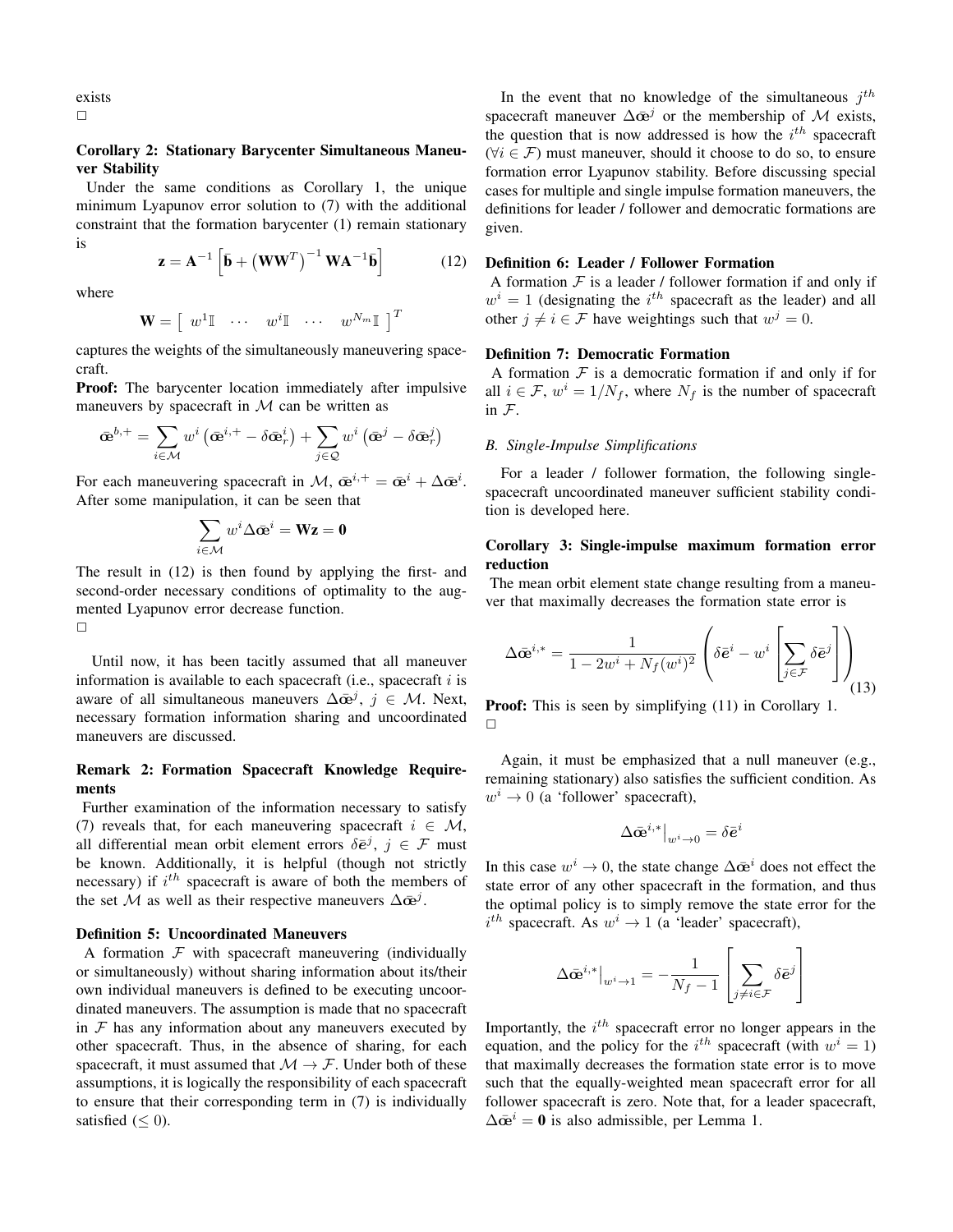Examining (13) for a Democratic formation as  $w^i \rightarrow 1/N_f$ produces

$$
\Delta \bar{\mathbf{\omega}}^{i,*}\big|_{w^i \to \frac{1}{N_f}} = \frac{N_f}{N_f - 1} \left( \delta \bar{e}^i - \frac{1}{N_f} \left[ \sum_{j \in \mathcal{F}} \delta \bar{e}^j \right] \right)
$$

Corollary 4 now describes admissible  $\Delta \bar{\mathbf{e}}^i$  for each nonsimultaneous uncoordinated maneuver of spacecraft  $i \in \mathcal{F}$ .

# Corollary 4: Spherical Admissible Regions for Individual Stable Maneuvers

Under the same assumptions as Lemma 1, but with  $M$ containing only the  $i^{th}$  spacecraft, any maneuver resulting in a state change  $\Delta \bar{\mathbf{\alpha}}^i$  that may be parameterized as

$$
\Delta \bar{\mathbf{\omega}}^i = \Delta \bar{\mathbf{\omega}}^{i,*} + \varepsilon^i \| \Delta \bar{\mathbf{\omega}}^{i,*} \| \hat{\mathbf{r}}^i \tag{14}
$$

where  $\varepsilon^i \in [0,1]$  and  $\hat{\mathbf{r}}^i$  is any unit vector, is a maneuver that satisfies (7) in Lemma 1, and is therefore a formation stabilizing maneuver.

**Proof:** This is seen by substituting (14) into (7):

$$
\frac{k(w^i, N_f)}{2} \Delta \bar{\mathbf{\omega}}^i \cdot \Delta \bar{\mathbf{\omega}}^i - \left( \delta \bar{e}^i - w^i \left[ \sum_{j=1}^{N_f} \delta \bar{e}^j \right] \right) \cdot \Delta \bar{\mathbf{\omega}}^i \le 0
$$

Which can be rearranged such that

$$
\begin{aligned} \frac{1}{2}\Delta\bar{\mathbf{\Phi}}^{i,*}\cdot\Delta\bar{\mathbf{\Phi}}^{i,*}+\varepsilon^i\|\Delta\bar{\mathbf{\Phi}}^{i,*}\|\Delta\bar{\mathbf{\Phi}}^{i,*}\cdot\hat{\mathbf{r}}^i+\frac{1}{2}(\varepsilon^i)^2\|\Delta\bar{\mathbf{\Phi}}^{i,*}\|^2\\ -\Delta\bar{\mathbf{\Phi}}^{i,*}\cdot\Big(\Delta\bar{\mathbf{\Phi}}^{i,*}+\varepsilon^i\|\Delta\bar{\mathbf{\Phi}}^{i,*}\|\hat{\mathbf{r}}^i\Big)\leq0 \end{aligned}
$$

which, after further simplification, reduces to (14)  $\Box$ 

It is important to note that Eq. (14) allows for admissible maneuvers which are not required to arbitrarily modify an orbit element set, which is crucial due to the previous issue raised concerning an arbitrary  $\Delta \mathbf{v}^i$  only affecting a subspace of the mean orbit element space. This result implies that there are a range of admissible  $\Delta v^i$  maneuvers that are stabilizing.

# *C. Multiple-Impulse Simplifications*

The following results apply when any number of spacecraft in  $F$  may be maneuvering, but are not aware of other maneuvers being simultaneously executed by other spacecraft.

# Corollary 5: Leader / Follower Admissible Uncoordinated **Maneuvers**

For a leader / follower formation  $F$  (per Definition 6) with all spacecraft potentially conducting uncoordinated maneuvers (per Definition 5), admissible  $\Delta \bar{\mathbf{\alpha}}^i$  and  $\Delta \bar{\mathbf{\alpha}}^j$  maneuvers (where spacecraft i is the leader and  $j \neq i \in \mathcal{F}$  are the follower spacecraft) are

$$
\Delta \bar{\mathbf{\infty}}^i = \mathbf{0} \tag{15}
$$

$$
\Delta \bar{\mathbf{\omega}}^j = \delta \bar{\mathbf{e}}^j + \varepsilon^j \|\delta \bar{\mathbf{e}}^j\| \hat{\mathbf{r}}^j \tag{16}
$$

Where  $\varepsilon^j$  and  $\hat{\mathbf{r}}^j$  are defined in Corollary 4.

**Proof:** Under Definition 6, when  $w^i = 1$  and  $w^j = 0$   $\forall j \neq i$ ,

(7) reduces relationships for the leader and the followers. For each of the j followers ( $w^j = 0$ ), using Corollaries 3 and 4 it is straightforward to show that (7) is satisfied for the  $j<sup>th</sup>$ spacecraft when

$$
\Delta \bar{\mathbf{w}}^j = \delta \bar{\boldsymbol{e}}^j + \varepsilon^j \|\delta \bar{\boldsymbol{e}}^j\| \hat{\mathbf{r}}^j
$$

Note that  $\Delta \bar{\mathbf{e}}^j = \mathbf{0}$  is admissible. Using this solution for  $\Delta \bar{\mathbf{\alpha}}^j$ , the summation term in (7) spacecraft is

$$
\begin{aligned} &\frac{N_f-1}{2}\Delta\bar{\mathbf{\alpha}}^i\cdot\Delta\bar{\mathbf{\alpha}}^i+\sum_{j\neq i\in\mathcal{F}}\delta\bar{\mathbf{e}}^j\cdot\Delta\bar{\mathbf{\alpha}}^i\\ &-\sum_{j\neq i\in\mathcal{F}}\left(\bar{\mathbf{e}}^j+\varepsilon^j\|\delta\bar{\mathbf{e}}^j\| \hat{\mathbf{r}}^j\right)\cdot\Delta\bar{\mathbf{\alpha}}^i\leq 0 \end{aligned}
$$

Realizing that the summation over  $\delta \bar{\mathbf{e}}^j$  cancels and  $\hat{\mathbf{r}}^j \cdot \Delta \bar{\mathbf{e}}^i =$  $\pm \|\Delta \bar{\mathbf{e}}^{i}\|$ , the sufficient condition for the leader spacecraft then becomes

$$
\frac{N_f-1}{2}\|\Delta \bar{\mathbf{w}}^i\|^2 \mp \sum_{j\neq i\in\mathcal{F}}\left(\varepsilon^j\|\delta \bar{\mathbf{e}}^j\|\|\Delta \bar{\mathbf{w}}^i\|\right) \leq 0
$$

Which, because the sign of the second term cannot be known without sharing information with the follower spacecraft, requires that  $\|\Delta \bar{\mathbf{e}}^i\| = 0$ , producing  $\Delta \bar{\mathbf{e}}^i = \mathbf{0}$ .  $\Box$ 

Thus, Corollary 5 has demonstrated that in the absence of planned maneuver sharing, it is necessary that the leader not maneuver ( $\Delta \bar{\mathbf{\omega}}^i = \mathbf{0}$ ), while the follower spacecraft are free to maneuver as described in (16). Selected results developed in the Theory section are now examined using simulation.

#### IV. SIMULATION & RESULTS

The central results in the of this paper are verified here using simulation. Primarily, the formation stability sufficient condition (7) proven in Lemma 1 is exercised for a formation with simultaneous, uncoordinated maneuvers. For the example in this section, the mean orbit element states used are

$$
\bar{\mathbf{\alpha}} = \begin{bmatrix} \bar{a} & \bar{e} & \bar{i} & \bar{\omega} & \bar{\Omega} & \bar{M} \end{bmatrix}^T \tag{17}
$$

where  $\bar{a}$  is the semi major axis,  $\bar{e}$  is the eccentricity,  $\bar{i}$  is the inclination,  $\bar{\omega}$  is the argument of periapsis,  $\bar{\Omega}$  is the ascending node, and  $M$  is the mean anomaly. The propagated dynamics include Keplerian orbital motion with  $J_2$  perturbations. To emphasize the central results of this paper, no navigation uncertainty or control input noise is considered. The formation consists of three spacecraft. The nominal design barycenter is

$$
\bar{\mathbf{\alpha}}^{b,d} = [R_{eq} + 500 \text{ km} \quad 0.05 \quad 28^{\circ} \quad 30^{\circ} \quad 45^{\circ} \quad 150^{\circ}]^T
$$
\n(18)

where  $R_{eq}$  is the radius of Earth's equator. The desired formation slots were made arbitrarily by setting  $\delta i$ ,  $\delta \omega$ ,  $\delta \Omega$ , and  $\delta M$  for each of the spacecraft in the formation, and computing  $\delta a$  and  $\delta e$  to make the formation slots  $J_2$  invariant to the designed barycenter in Eq. (18). The formation slots that are used for the simulations are given in Table I. In the simulation each spacecraft is initialized with states that are substantially perturbed from desired formation slots.